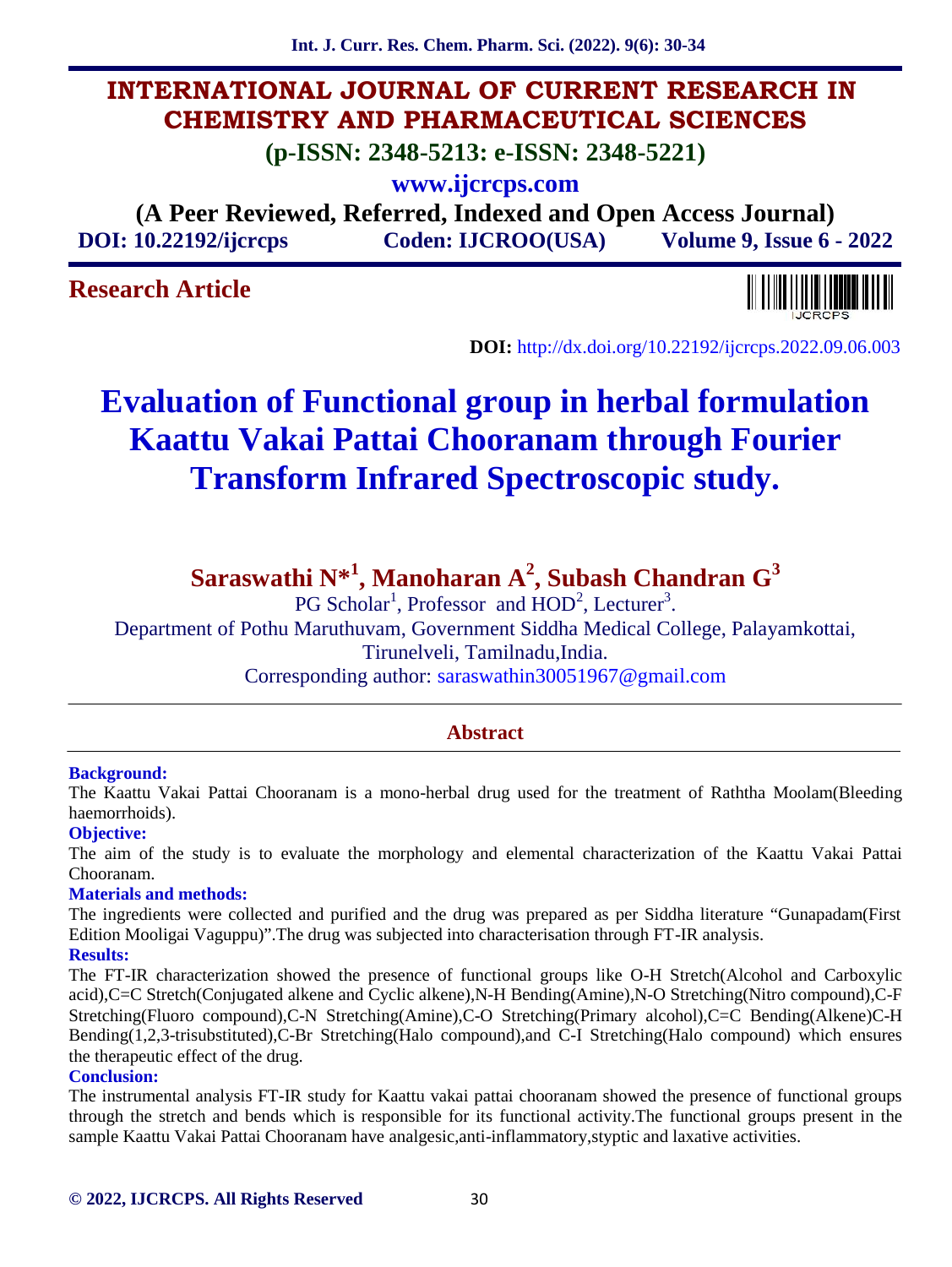#### **Int. J. Curr. Res. Chem. Pharm. Sci. (2022). 9(6): 30-34**

This will ensure the efficacy and therapeutic effect of the drug Kaattu Vakai Pattai Chooranam.This study forms the base for the pharmaceutical analysis of the Kaattu Vakai Pattai Chooranam.

**Keywords:** FT-IR,Kaattu Vakai Pattai Chooranam, functional groups,herbal siddha formulation, Bleeding haemorrhoids, Raththa Moolam.

## **Introduction**

Siddha Science is a well defined Science which was originated in the erstwhile Lemurian continent and followed by Dravidians, thousands of years before the advent of any other systems of medicine. It is a medical science through which the body as well as the soul are treated. It comprises of four main branches called Vatham, Maruthuvam, Yogam and Gnanam<sup>[4]</sup>.Unlike in other systems of Medicine, Siddha medicine is not a separate entity. It is part and parcel of our daily diet and our hygienic principles start from daily ablutions, community ceremonies,  $etc^{[14]}$ . Siddha System of Medicine has a distinctive approach to care specific ailments and also to build up immunity power of the person being treated against all diseases. The major strength of this Siddha System is, its easy accessibility, naturaliness of the products and cost effectiveness. Moreover it is affordable and  $acceptable<sup>[10]</sup>$ .

The mono-herbal drug Kaattu Vakai Pattai Chooranam<sup>[12]</sup> is taken from the classical Siddha literature Gunapadam (First Edition Mooligai Vaguppu).This is used to treat Raththa moolam (Bleeding haemorrhoids). The ingredient was the stem barks of the tree Kaattu Vakai-*Albizzia lebbeck* (Linn) Benth.

In this article,d iscussed about the functional groups present in the drug, using FT-IR instrument.

## **Materials and Methods**

#### **Collection of raw materials:**

The raw drug was collected from the foothills of Kolli malai, Namakkal.

#### **Authentication of raw materials:**

The raw drug was identified and authenticated by the Medicinal Botanist and Gunapadam experts at Government Siddha Medical College and Hospital, Palayamkottai.

#### **Process of preparation:**

The adulterants in the barks were removed and dried in the shade. The barks were powdered and sieved using a fine cloth and then bottled up.

Table 1:Ingredients of Kaattu Vakai Pattai Chooranam.

| S.No | Tamil Name          | Scientific name             | Parts Used | Ouantity |
|------|---------------------|-----------------------------|------------|----------|
|      | Kaattu Vakai Pattai | Albizzia                    | Stem barks |          |
|      |                     | <i>lebbeck</i> (Linn)Benth. |            |          |

## **Results and Discussion**

#### **FT-IR analysis:**

FT-IR Spectra were recorded at Siddha Regional Research Institute, Poojappura, Thiruvananthapuram, Kerala. Instrument model=FT-WIN was used to derive the FT-IR Spectra of Kaattu Vakai Pattai Chooranam.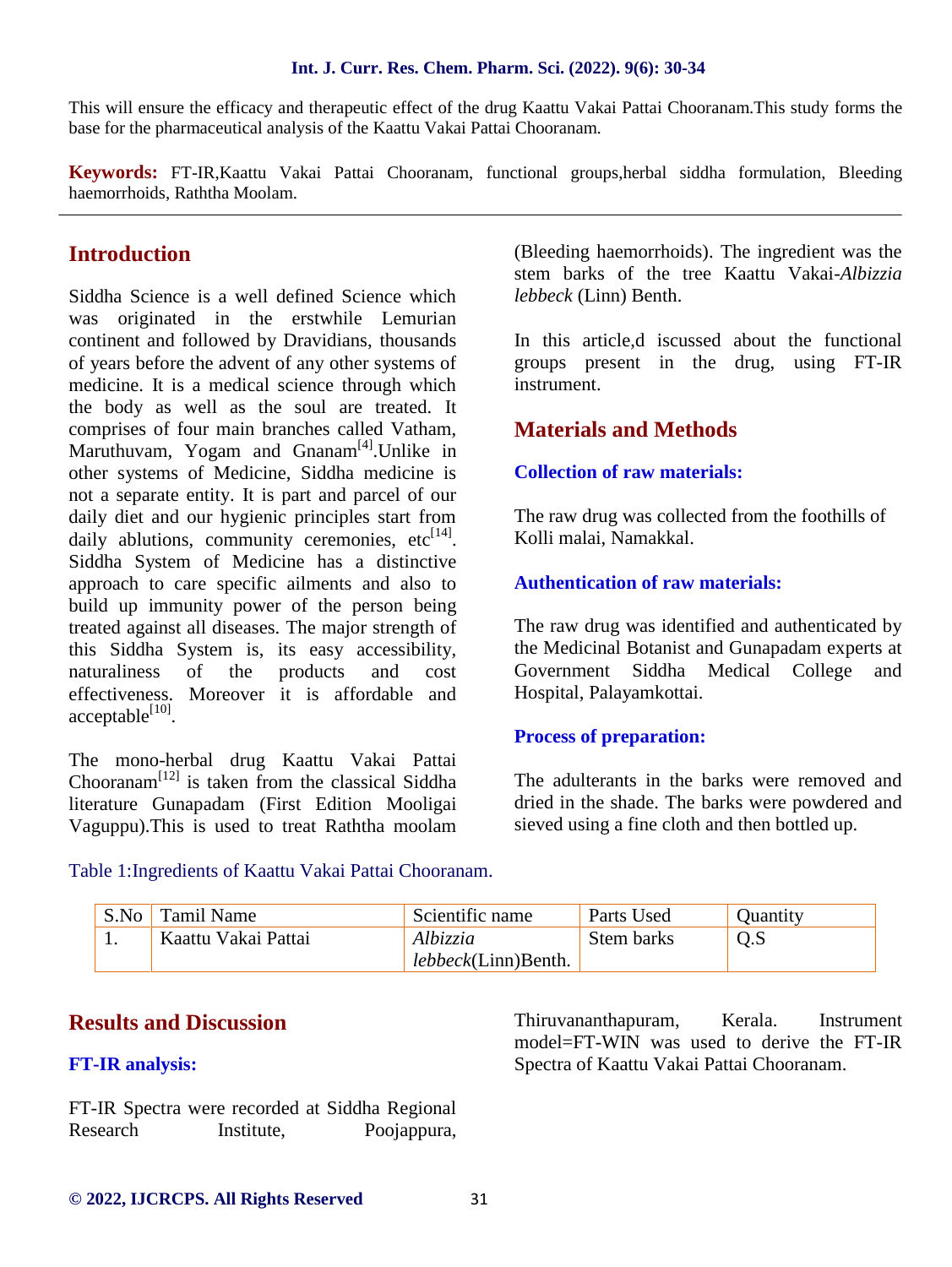



| S.No           | Wave               | Vibrational Modes of Kaattu Vakai Pattai Functional groups |                                 |
|----------------|--------------------|------------------------------------------------------------|---------------------------------|
|                | Number $(cm^{-1})$ | Chooranam in IR region                                     |                                 |
|                | 3213               | O-H Stretching                                             | Alcohol, Carboxylic acid.       |
| 2              | 1603               | C=C Stretching, N-H Bending                                | Conjugated                      |
|                |                    |                                                            | alkene, Amine, Cyclic alkene.   |
| 3              | 1522               | N-O Stretching                                             | Nitro compound.                 |
| $\overline{4}$ | 1242               | C-F Stretching                                             | Fluoro compound.                |
| 5              | 1053               | C-N Stretching, C-O Stretching                             | Amine, Primary alcohol.         |
| 6              | 793                | C=C Bending, C-H Bending                                   | Alkene, 1, 2, 3-trisubstituted. |
| $\tau$         | 671                | C-Br Stretching                                            | Halo compound.                  |
| 8              | 619                | C-Br Stretching                                            | Halo compound.                  |
| 9              | 563                | C-I Stretching                                             | Halo compound.                  |

From the above analysis<sup>[10]</sup>, Kaattu Vakai Pattai Chooranamn contains Alcohol, Carboxylic acid, Conjugated alkene, Amine, Cyclic alkene, Nitro compound, Fluoro compound, Primary alcohol, Alkene,1,2,3-trisubstituted, Halo compound. These above compounds have some pharmaceutical properties and are responsible for the therapeutic action of the drug. They are briefly discussed below.

#### **Alcohol:**

alcohol consumption reduces biomarkers of inflammation, including c-reactive protein (CRP), interleukin-6, and TNF-alpha receptor 2," says Karen Costenbader, MD, MPH, a rheumatologist at Brigham and Women's Hospital in Boston. Alcohol's anti-inflammatory effects are also thought to be one of the reasons it appears to lower cardiovascular disease risk in moderate drinkers<sup>[7]</sup>. Alcohol is an effective analgesic that delivers clinically-relevant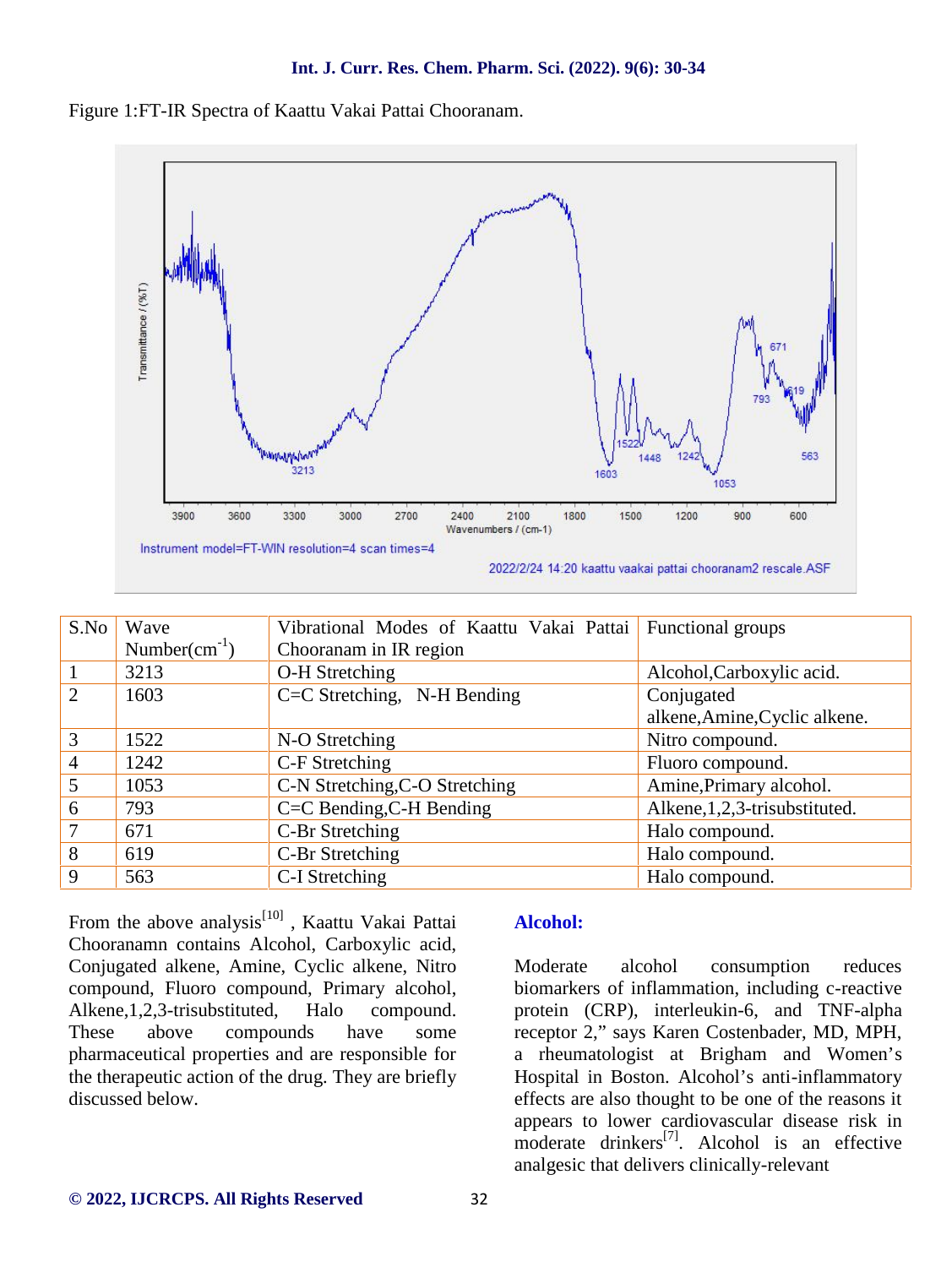reductions in ratings of pain intensity $[15]$ . It can be applied to skin fissures, canker sores and fever blisters as a styptic and antiseptic $[13]$ .

## **Carboxylic acid:**

It has analgesic, antipyretic, and anti $inflammatory$  activity<sup>[6]</sup>. Non-steroidal antiinflammatory drugs (NSAIDs) with free carboxylic acids are used worldwide to treat inflammatory and immune diseases such as pain, rheumatoid arthritis, and cancer<sup>[9]</sup>.

### **Amine:**

Biological amines have analgesic properties $^{[16]}$ . Amines have anti-inflammatory properties $^{[2]}$ .

#### **Nitro compound:**

The possibility of the preclinical validation of these molecules as anti-inflammatory and 2. analgesic was explored in appropriate in vivo mouse models $^{[5]}$ . Magnesium sulphate was studied for its effects on diarrhoea, fluid secretion, gastrointestinal transit and nitric oxide (NO) synthase activity in rats $^{[11]}$ .

### **Fluoro compound:**

The physicochemical properties and analgesic action of six fluorinated analogues of 4 hydroxyacetanilide (paracetamol) have been investigated. Fluorine substitution adjacent to the<br>hydrogyle arguments increased. Finantilizity, and  $\frac{4}{100}$ . hydroxyl group increased lipophilicity and oxidation potential whilst substitution adjacent to the amide had little effect on lipophilicity but led to a greater increase in oxidation potential $^{[3]}$ .

## **Conclusion**

The Kaattu Vakai Pattai Chooranam have the functional groups like O-H Stretch(Alcohol and Carboxylic acid),C=C Stretch(Conjugated alkene and Cyclic alkene),N-H Bending(Amine),N-O Stretching (Nitro compound),C-F Stretching (Fluoro compound),C-N Stretching(Amine),C-O Stretching (Primary alcohol), C=C Bending  $(Alkene)$ C-H Bending $(1,2,3$ -trisubstituted),C-Br

Stretching (Halo compound),and C-I Stretching( Halo compound).

## **Acknowledgments**

I express my sincere thanks to Dr.A.Manoharan, Professor and HOD, Department of Pothu maruthuvam, GSMC&H, Palayamkottai for the valuable guidance and corrections. I express my gratitude to Dr.G. Subash Chandran, Lecturer, Department of Pothu maruthuvam, GSMC&H, Palayamkottai for the guidance. I express my thanks to Siddha Regional Research Institute, Poojappura, Thiruvananthapuram, Kerala.

## **References**

- 1. Anaivaari R.Anandan,Ph.D.,Anuboga Vaidya Navaneetham(Part-II),Department of Indian Medicine and Homeopathy, Chennai-106:2009.
- 2. Artini D, Buttinoni A, Dradi E, Logemann W, Mandelli V, Melloni P, Tommasini R, Tosolini G, Vita G. Amides and amines with analgesic and anti-inflammatory activity. Arzneimittelforschung. 1971 Jan;21(1):30-6. PMID: 5108195.
- 3. Barnard S, Storr RC, O'Neill PM, Park BK. The effect of fluorine substitution on the physicochemical properties and the analgesic activity of paracetamol. J Pharm Pharmacol. 1993 Aug;45(8):736-44. doi: 10.1111/j.2042-7158.1993.tb07099.x. PMID: 7901373.
- 4. C.S.Uthamaroyan,H.P.I.M.,Lecturer,Grad e-I,Siddha,Pharmacopoeia of Hospital of Indian Medicine,Tamilnadu Siddha Medical Board,Madras-600 106:1995.
- 5. Celano L, Cupertino Da Silva YK, Cataldo N, Gabay M, Merlino A, Alexandre-Moreira MS, Lima LM, Cerecetto H, González M, Thomson L. Analgesic and Anti-Inflammatory Properties of Arylnitroalkenes. Inflamm Allergy Drug Targets. 2015;14(1):19-28. doi:

10.2174/1871528114666151022145930. PMID: 26490661.

#### **© 2022, IJCRCPS. All Rights Reserved** 33